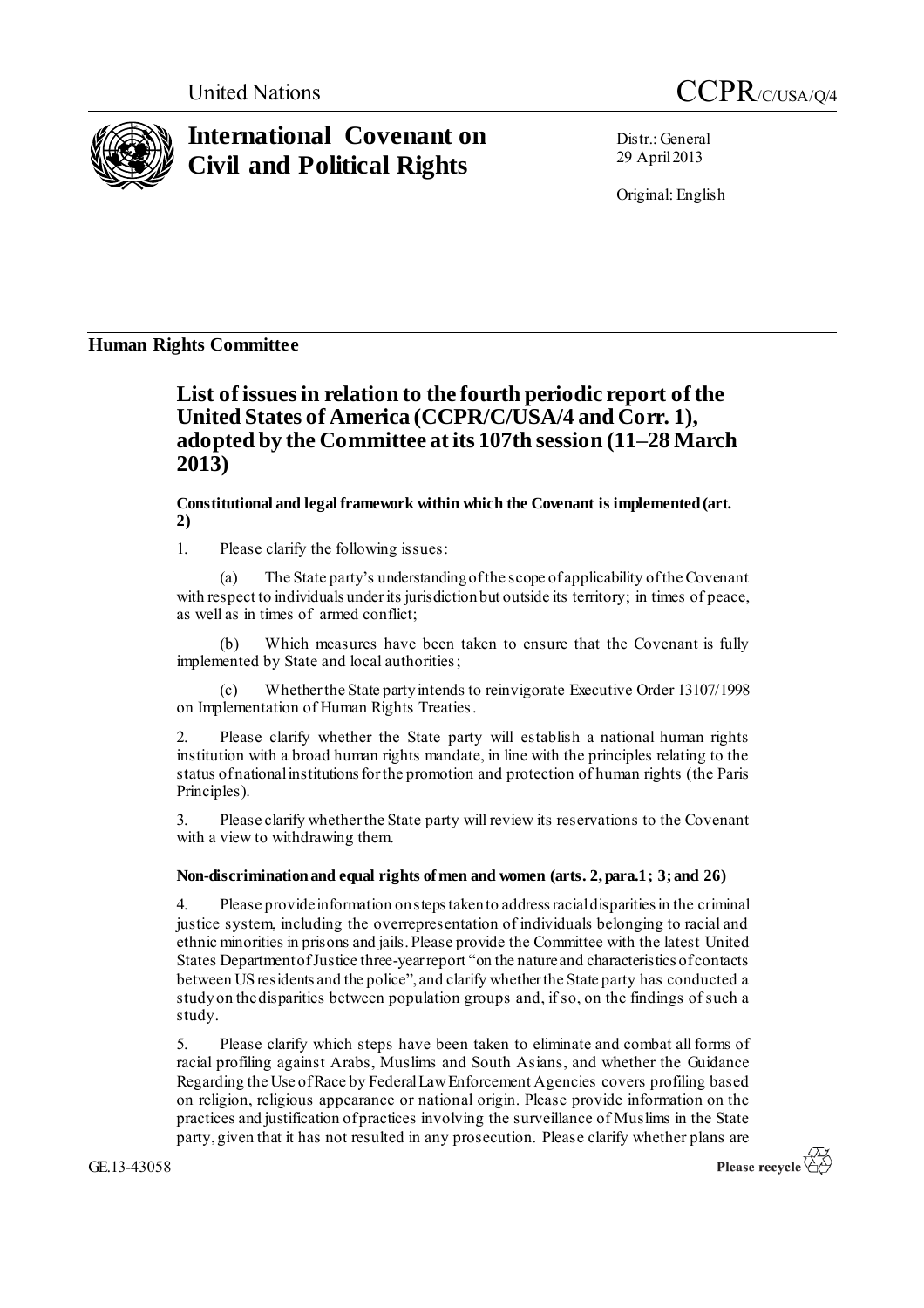foreseen to review all relevant immigration enforcement programmes, including the Immigration and Customs Enforcement Agreements of Cooperation in Communities to Enhance Safety and Security – Criminal Alien Program, the Secure Communities program, and 287(g) agreements, to determine whether they result in racial profiling. Please provide information on the number of complaints regarding racial profiling received annually by the Office for Civil Rights and Civil Liberties against Department of Homeland Security personnel, as well as the results of the investigations and disciplinary action undertaken. Please also provide information on steps taken to address discriminatory and unlawful use of "stop and frisk" practices by officers of the New York Police Department.

6. Please provide information on the imposition of criminal penalties on people living on the streets. Please also provide information on the implementation of the 2009 Helping Families Save Their Home Act and the creation of durable alternatives to criminalization measures to address homelessness.

7. Please provide information on obstacles to theaccess of undocumented migrants to health services and higher education institutions, and to federal and state programmes addressing such obstacles.

#### **Right to life (art. 6)**

8. Please provide information on:

(a) Death sentences imposed, the number of executions carried out, the grounds for each conviction and sentence, the age of the offenders at the time of committing the crime, and their ethnic origin;

Whether the death penalty has been imposed on people with mental or intellectual disabilities since the 2002 Supreme Court ruling in *Atkins* v.*Virginia*exempting people with "mental retardation" from the death penalty;

Steps taken to guarantee access to federal review of state court death penalty convictions, in the light of the drastic limits imposed by the Antiterrorism and Effective Death Penalty Act of 1996 and the USA Patriot Improvement and Reauthorization Act of 2005 on the availability of federal habeas corpus relief for defendants sentenced to death;

(d) Steps taken to ensure that the death penalty is not imposed on the innocent;

(e) Steps taken to improve criminal defence programmes and legal representation for indigent persons in capital cases, including in Alabama and Texas, as well as civil proceedings, in particular for defendants belonging to racial, ethnic and national minorities.

9. Please provide information on:

The number of victims of gun violence, including in the context of domestic violence, and on steps taken to better protect people against the risks associated with proliferation of firearms. Please also provide information on the applicability of "stand your ground" laws, and whether they provide blanket immunity to persons using force as defined and permitted by such laws;

(b) The use of firearms by the police and the number of cases where such use resulted in the death of persons, as well as the investigations and prosecutions in such cases.

10. Regarding the protection of life in armed conflict:

(a) Please clarify how targeted killings conducted through drone attacks on the territory of other States, as well as collateral civilian casualties are in compliance with Covenant obligations. Please clarify how the State party ensures that such use of force fully complies with its obligation to protect life.

Please clarify whether the State party has effectively investigated and punished lower-ranking soldiers for unlawful killings, including possible war crimes, in its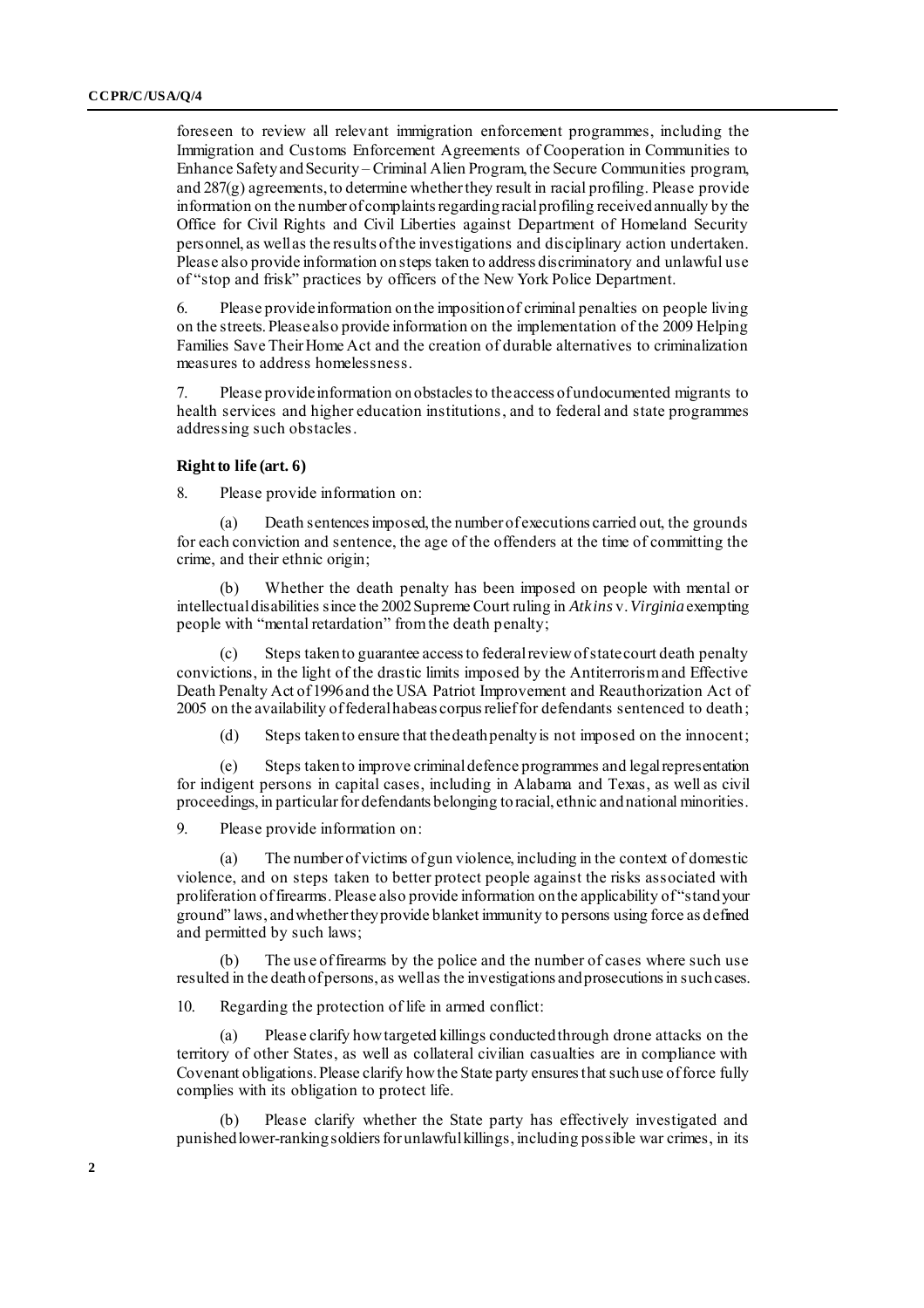international operations, and whether it has held senior officers responsible under the doctrine of command responsibility. Please also clarify whether similar investigations have been instigated against private contractors and civilian intelligence agencies.

**Prohibition of torture and cruel, inhuman or degrading treatment or punishment, right to liberty and security of person, and treatment of persons deprived of their liberty (arts. 7, 9, 10, 12, 13 and 14)** 

11. Please provide information on:

Whether the State party has instigated independent investigations into cases of torture or cruel, inhuman or degrading treatment or punishment of detainees in United States custody outside its territory. Please clarify whether those responsible have been prosecuted and sanctioned, and whether the State party has prosecuted former senior government and military officials who have authorized such torture and abuse;

(b) Whether the State party deems so-called "enhanced interrogation techniques", now prohibited by the State party, including "water boarding ", to be in violation of article 7 of the Covenant. Please provide information on whether the State party has taken steps to prosecute officers, employees, members of the Armed Forces, or other agents of the Government of the United States, including private contractors, for having employed these techniques and what is being done to prevent the use of such techniques in the future. Please also clarify whether remedies have been offered to victims of such techniques;

(c) The reasons for the absence oflegislation explicitly prohibiting torture within the territory of the State party.

12. Please provide information on the implementation of the recommendations of the Special Interagency Task Force on Interrogations and Transfer Policy Issues. Please also clarify whether since that report the State party systematically evaluates diplomatic assurances from receiving countries, whether in all cases monitoring mechanisms have been established, whether returned detainees have reported the breach of assurances, and whether the State party has taken any remedial steps in response to any such reports.

13. Please provide information on:

(a) Steps taken to address cases of police brutality and excessive use of force, in particular against persons belonging to racial, ethnic or national minorities, as well as undocumented migrants crossing the United States-Mexico border, and to hold responsible officers accountable for such abuses;

(b) Steps taken to strictly regulate the use of electro-muscular-disruption devices. Please clarify whether their use is restricted to substitution for lethal weapons, and whether such devices are used to restrain persons in custody.

14. Please provide information on:

(a) Steps taken to prohibit and prevent corporal punishment of children in schools (including the practice of "paddling"), penal institutions (including as a disciplinary measure in juvenile detention), the home, and all forms of care. Please provide information on measures taken to address the alleged more frequent use of corporal punishment against African-American students and students with disabilities;

(b) The application of criminal law to minors in order to address disciplinary issues arising in schools.

15. Please clarify how, in the State party's view, the possibilities for non-consensualuse of medication in psychiatric institutions and for research and experimentation, as outlined in paragraph 31 of the Committee's previous concluding observations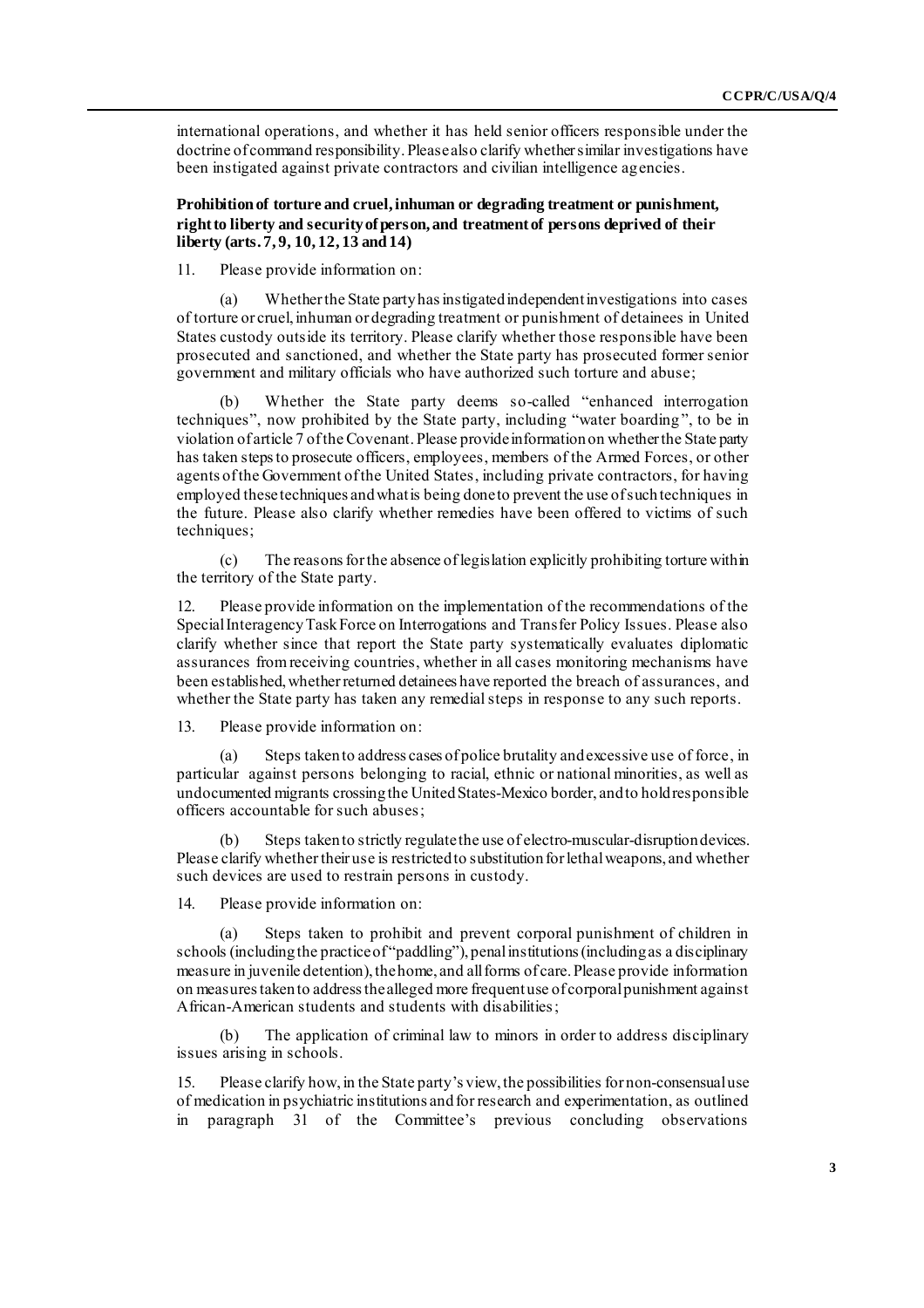(CCPR/C/USA/CO/3/Rev.1), are in conformity with the obligations upon a State party under article 7 of the Covenant.

16. Please provide information on steps taken to reduce the practice in some maximum security prisons of holding detainees in prolonged cellular isolation, including children and persons with mental disabilities, as well as to improve the conditions and duration of outof-cell recreation. Please provide information on steps taken to ensure that persons deprived of their liberty have the ability to maintain regular contact with their family, in particular minor children. Please provide information on steps taken to protect detainees against violence, including sexual violence, by other inmates and to improve detention conditions of death row facilities. Please provide information on the number of complaints received on an annual basis by the Department of Justice concerning violations of human rights in prisons, as well as legal actions undertaken. Please provide information on all investigations undertaken by the Department of Justice into conditions in state prisons and jails and state juvenile detention facilities, as well as law enforcement actions undertaken. Please provide information on steps taken to ensure monitoring of conditions in private detention facilities. Please also clarify whether the State party intends to prohibit the shackling of detained pregnant women during transport, labour, delivery and post-delivery, under all circumstances.

17. Please clarify whether the State party will deal with detainees held in Guantanamo Bay and in military facilities in Afghanistan and Iraq within the criminal justice system, and will end the system of administrative detention without charge or trial. Please clarify whether the State party will grant detainees the right to legal representation. Please clarify why there has not been any periodic review yet of individuals at Guantanamo scheduled for indefinite detention, as ordered by Executive Order 13567 of 7 March 2011. Please clarify howthe rights enshrined in article 14 of the Covenant are guaranteed for detainees tried by military commissions. Please also clarify how many detainees whowere cleared for release are still detained in Guantanamo Bay and whatsteps the State party is taking to ensure their immediate release.

18. Please provide information on measures taken to ensure that all juveniles are separated from adults during pretrial detention and after sentencing. Please also clarify whether the State party will take steps to ensure that juveniles are not transferred to adult courts but are tried in juvenile courts with specific juvenile protections.

19. Please clarify:

Whether mandatory detention of immigrants who lack identification documents or are charged with the commission of crimes will be eliminated, and how the State party ensures that the decision to detain non-citizens is made on a case-by-case basis after an assessment of the functional need for detention. Please also provide information on steps taken to ensure judicial oversight over decisions to detain such immigrants, and clarify whether the detention period is subjected to a maximum duration;

(b) Whether detained immigrants on a criminal charge are promptly informed of the charges against them, promptly brought before a judicial authority, and given access to legal counsel and legal assistance;

(c) Which steps are taken to ensure that immigrants, in particular those with children, and unaccompanied alien children, are not held in jails or jail-like detention facilities.

20. Please provide information on steps taken to prevent and combat domestic violence, and the impact measured, as well as to ensure that acts of domestic violence are effectively investigated and that perpetrators are prosecuted and sanctioned. Please clarify what steps have been taken to improve the provision of emergency shelter, housing, child care, rehabilitative services and legal representation for women victims of domestic violence.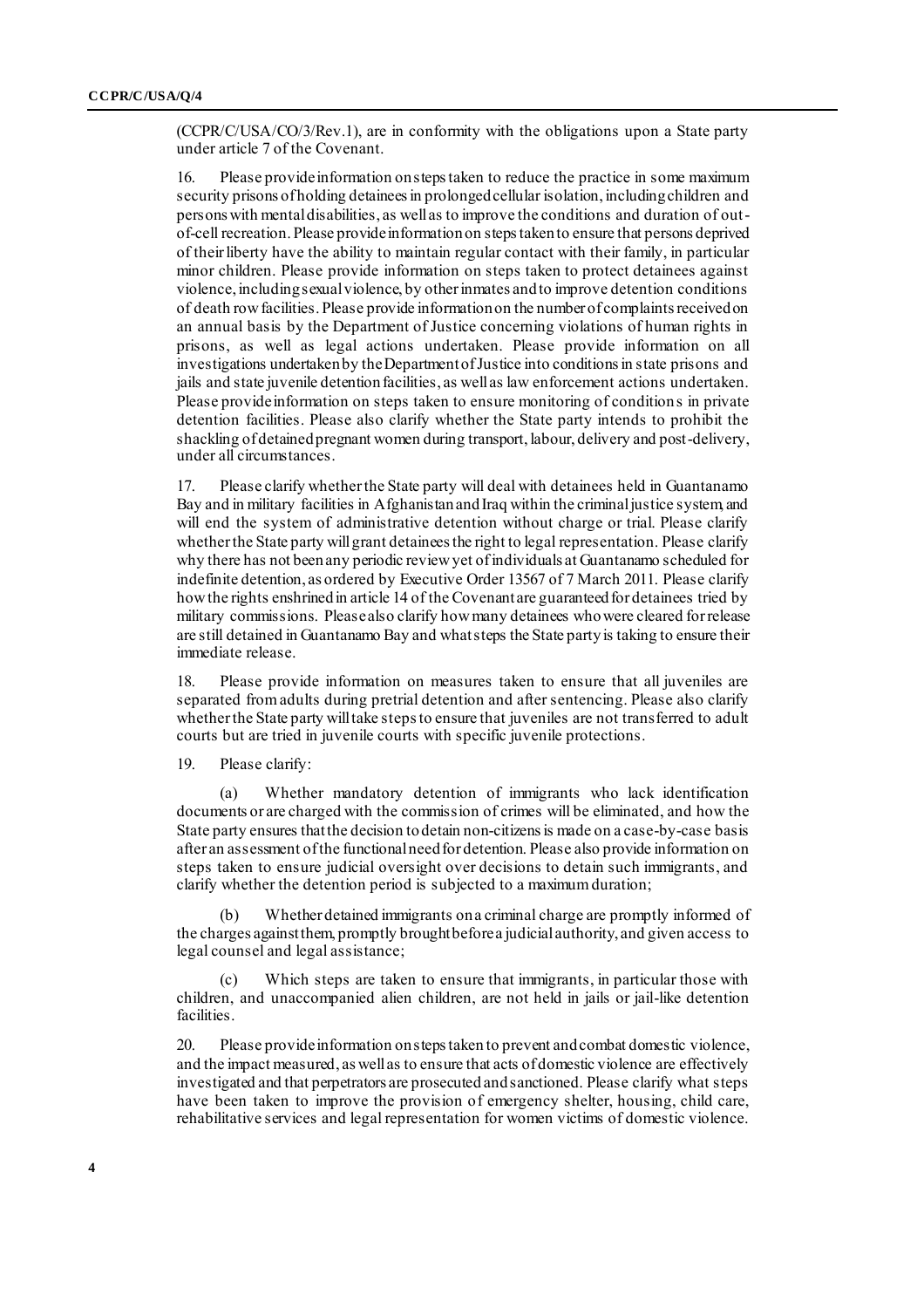#### **Elimination of slavery and servitude (art. 8 and 24)**

21. Please provide information on steps taken:

(a) To combat human trafficking;

(b) To protect children under 18 years of age living in the State party from being sexually exploited through prostitution, as well as the steps taken to ensure that these children are not dealt with through the criminal justice system.

#### **Right to privacy (art. 17)**

22. Please provide information on steps taken to ensure judicial oversight over National Security Agency surveillance of phone, email and fax communications both within and outside the State party.Please also specify what circumstances, as mentioned in section 206 of the USA Patriot Act, justify "roving" wiretaps.

#### **Freedom of assembly and association (arts. 21 and 22)**

23. Please clarify why agricultural and domestic workers and independent contractors are excluded from the right to organize themselves in trade unions by the National Labor Relations Act and provide information on steps taken to ensure that the right to freedom of association is available to these categories of workers.

#### **Freedom of movement, marriage, family and measures for the protection of minors (arts. 7, 12, 23 and 24)**

24. Please clarify whether, following the Supreme Court decisions in *Graham* v.*Florida*  and *Miller* v.*Alabama*, the State party has conducted a review of the situation of those persons already serving a life sentence without parole for an offence committed as a minor. Please also clarify whether the State party will abolish all juvenile life without parole sentences, including discretionary sentences, uncapped consecutive sentences and long minimum sentences likely to exceed the offender's life.

25. Please provide information on the number of children held in United Statesadministered detention facilities in Iraq and Afghanistan, and at Guantanamo Bay, as well as the length of their detention. Please clarify whether parents or close relatives are promptly informed of the location of their detention, whether these children have access to legal, physical and psychological services, as well as an independent complaints mechanism and whether their status as children is taken into account in the charges brought against them.

#### **Right to take part in the conduct of public affairs (art. 25)**

26. Please provide information on:

(a) The rationale for prohibiting persons with felony convictions from voting in federal elections once they have completed their sentence. Please provide information on steps taken to ensure that states restore voting rights to citizens who have fully served their sentences and those who have been released on parole. Please also provide information on the extent that the regulations relating to deprivation of votes for felony conviction impact on the rights of minority groups.

(b) Measures taken by several states, including restrictions on access to voter registration, more stringent eligibility requirements or purging voters from registration rolls leading to the legal or de facto disenfranchisement of voters;

(c) Steps taken or foreseen to ensure that residents of Washington, D.C., can exercise the right to vote and elect representatives to the Senate and House of Representatives.